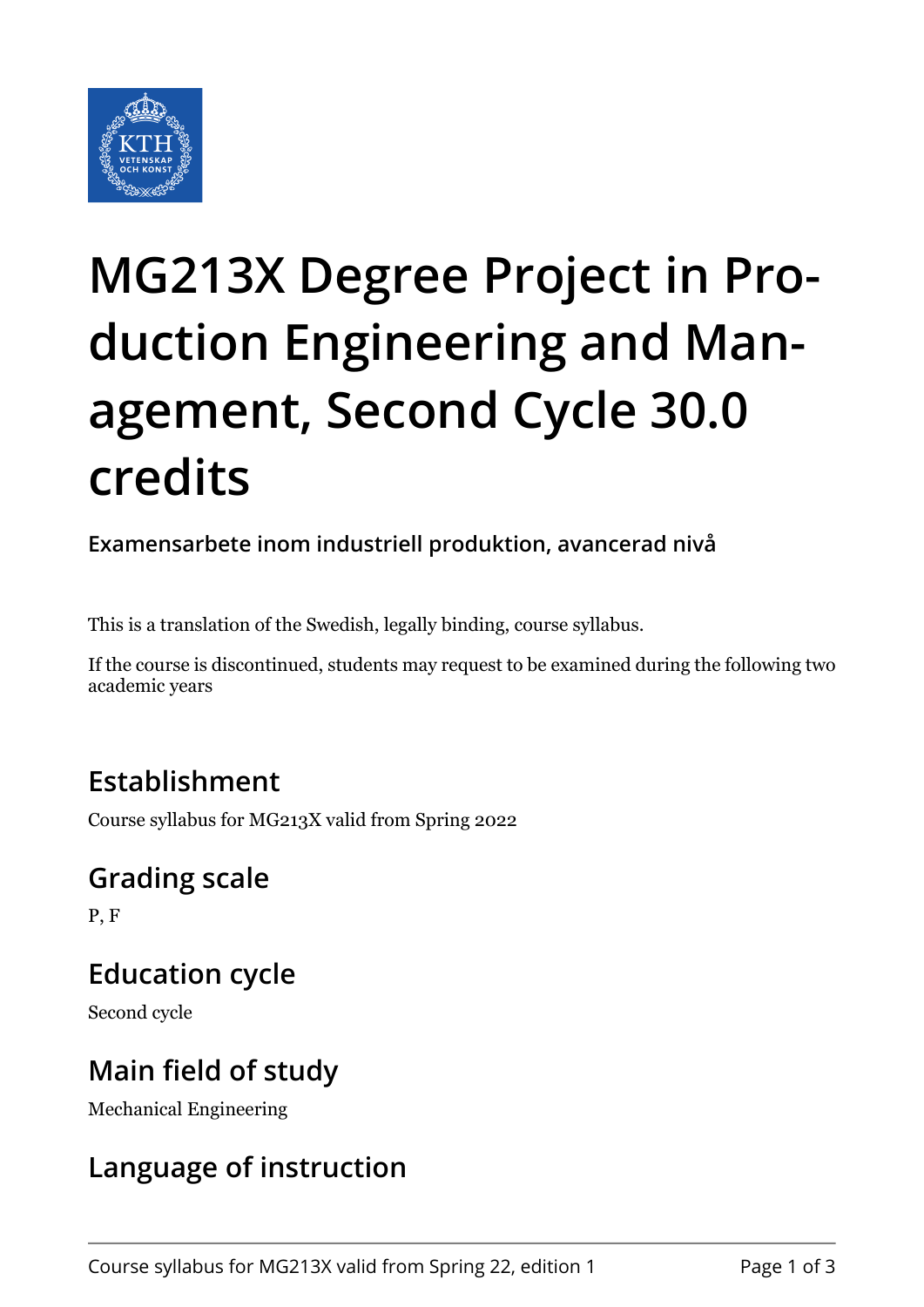The language of instruction is specified in the course offering information in the course catalogue.

#### **Intended learning outcomes**

After passing the degree project course, the student should be able to (based on the KTH approved ILOs for degree projects for the Degree of Master):

- account for the disciplinary foundation and applicable methods within the subject area "Production engineering and management", and demonstrate advanced knowledge in its current research and development
- with overall view, critically and systematically search, collect and integrate knowledge, and identify the need for additional knowledge
- identify, analyse, assess and handle complex phenomena, issues and situations, even with limited information
- plan and with adequate methods carry out qualified assignments within given time frames, and evaluate this work
- develop and evaluate products, processes, systems, methods or technical solutions, considering the preconditions and needs of people, and the aim of the society for economically, socially and environmentally sustainable development
- orally and in writing, in dialogue with different groups, clearly account for and discuss one's own conclusions, and the knowledge and the arguments that these are based on
- make assessments considering relevant scientific, social and ethical aspects
- participate in research and development, or independently work in other qualified activities

#### **Course contents**

The degree project is an individual engineering work, including theoretical and/or experimental activities, and report writing.

It should include both application and refinement of knowledge and skills acquired during previous engineering education, with a focus on Production engineering and management.

The project task should require professional engineering or equivalent skills. The work should have a certain degree of novelty, and include elements of assessment, analysis and synthesis.

A literature and/or state-of-the-art study should always be carried out. Depending on the character of the work, the literature study could be more or less extensive.

## **Specific prerequisites**

Requirements for starting the degree project apply, as established for the Master programme. To start the degree project, it is required that the student: